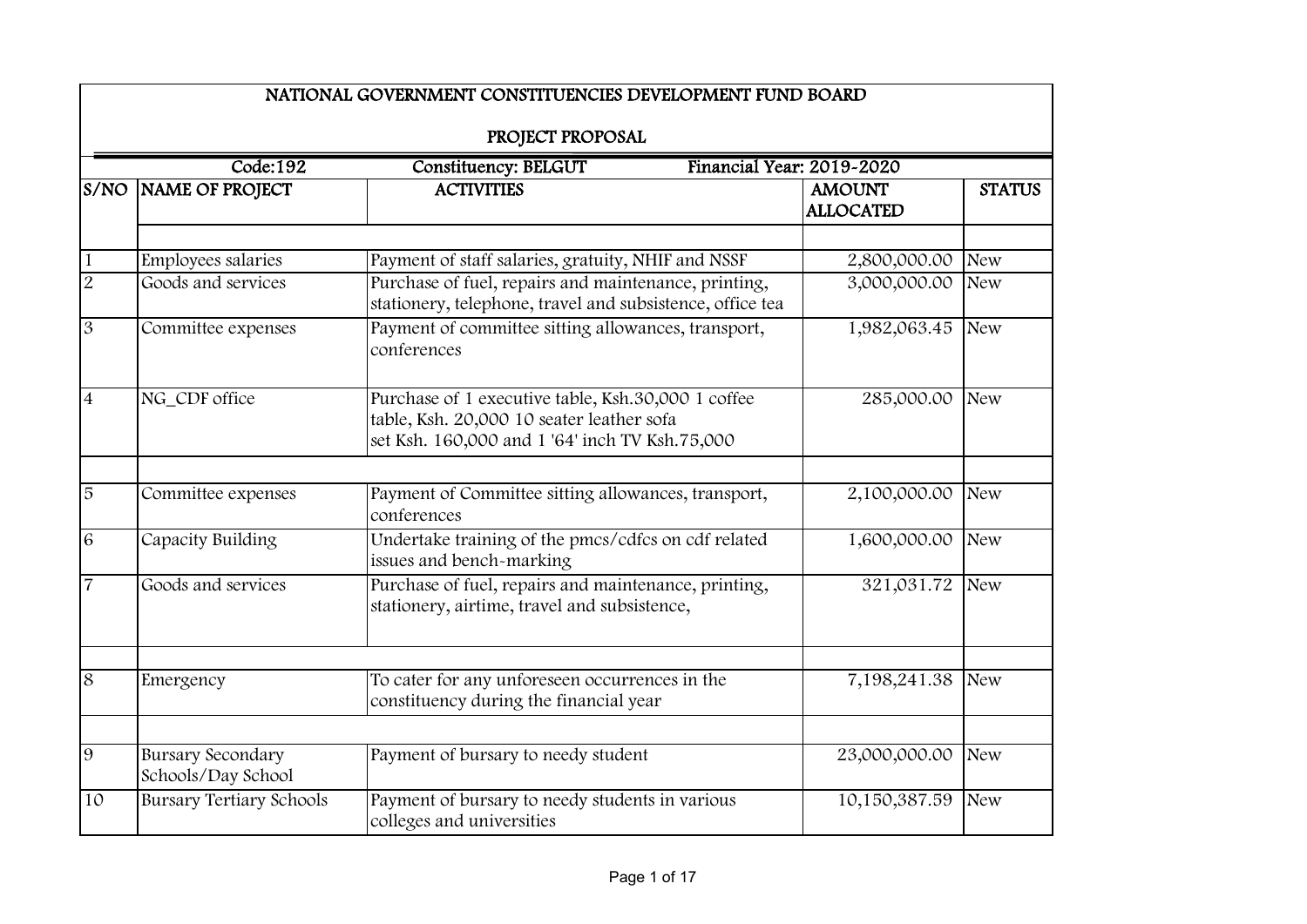| PROJECT PROPOSAL<br>Code:192<br>Financial Year: 2019-2020<br><b>Constituency: BELGUT</b> |                          |                                                                                                                                                                                                         |                                   |               |  |
|------------------------------------------------------------------------------------------|--------------------------|---------------------------------------------------------------------------------------------------------------------------------------------------------------------------------------------------------|-----------------------------------|---------------|--|
|                                                                                          | S/NO NAME OF PROJECT     | <b>ACTIVITIES</b>                                                                                                                                                                                       | <b>AMOUNT</b><br><b>ALLOCATED</b> | <b>STATUS</b> |  |
| 11                                                                                       | NHIF cover               | Payment of NHIF contributions for 200 persons                                                                                                                                                           | 1,200,000.00                      | <b>New</b>    |  |
| 12                                                                                       | Ainapkoi Primary School  | Renovation to completion of 7 classrooms i.e roof<br>painting, wall painting, replacement of window panes,<br>refurbishment of floors, fixing broken windows and<br>doors                               | 700,000.00                        | <b>New</b>    |  |
| 13                                                                                       | Barmei Primary School    | Renovations to completion of 8<br>i.e roof painting, wall painting, replacement of window<br>panes, refurbishment of floors, fixing broken windows<br>and doors, refilling floor pot holes              | 800,000.00                        | <b>New</b>    |  |
| 14                                                                                       | Borborwet Primary School | Renovation to completion of 5 classrooms i.e Reroofing,<br>inside wall painting, replacement of window panes,<br>refurbishment of floors, fixing broken windows and<br>doors, refilling floor pot holes | 650,000.00                        | <b>New</b>    |  |
| 15                                                                                       | Chebaraa Primary School  | Completion to use of 3 classrooms Ksh 600,000 i.e<br>plastering, painting, fixing doors and windows, painting<br>and floor finishes and Construction of 1 classroom Ksh.<br>900,000                     | 1,500,000.00                      | Ongoing       |  |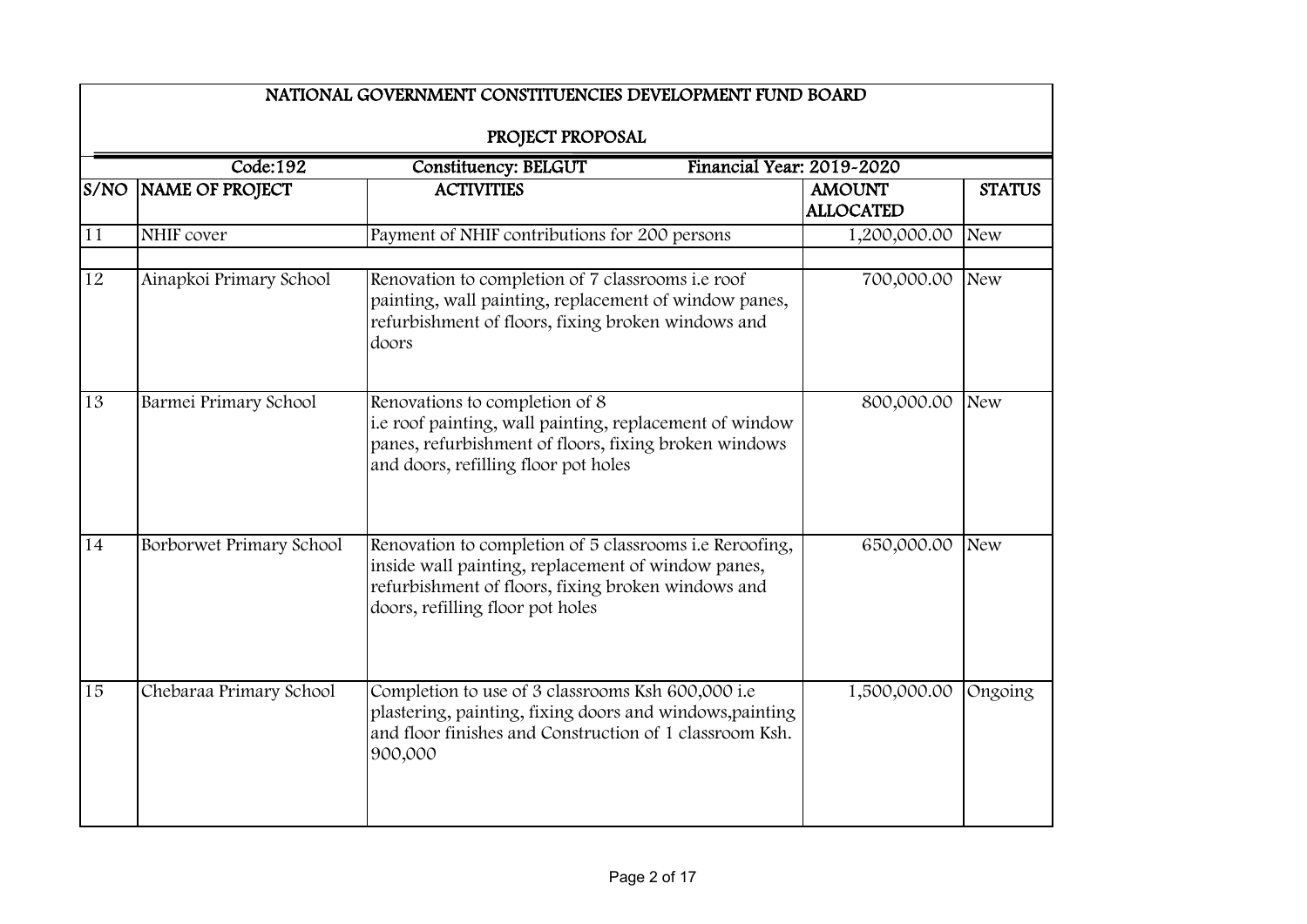|      | NATIONAL GOVERNMENT CONSTITUENCIES DEVELOPMENT FUND BOARD |                                                                                                                                                                                                  |                                   |               |  |  |
|------|-----------------------------------------------------------|--------------------------------------------------------------------------------------------------------------------------------------------------------------------------------------------------|-----------------------------------|---------------|--|--|
|      | PROJECT PROPOSAL                                          |                                                                                                                                                                                                  |                                   |               |  |  |
|      | Code:192                                                  | Financial Year: 2019-2020<br><b>Constituency: BELGUT</b>                                                                                                                                         |                                   |               |  |  |
| S/NO | <b>NAME OF PROJECT</b>                                    | <b>ACTIVITIES</b>                                                                                                                                                                                | <b>AMOUNT</b><br><b>ALLOCATED</b> | <b>STATUS</b> |  |  |
| 16   | Chepkoin Primary School                                   | Completion to use of 100 students capacity library i.e<br>plastering, ceiling board, floor finishes, windows and<br>doors and painting Ksh. 700,000 and purchase of a<br>photocopier Ksh 130,000 | 830,000.00                        | Ongoing       |  |  |
| 17   | Chepkosilen Primary School                                | completion to use of 60 students capacity library i.e<br>Electricity installation, ceiling board, painting, shelves                                                                              | 300,000.00                        | Ongoing       |  |  |
| 18   | Chepkutbei Primary School                                 | Final payment of 0.5 acres of land                                                                                                                                                               | 500,000.00                        | Ongoing       |  |  |
| 19   | Chepkutung Primary School                                 | Renovation to completion of classrooms 8 classrooms i.e.<br>roof painting, wall painting, replacement of window<br>panes, refurbishment of floors, fixing broken windows<br>and doors            | 700,000.00                        | <b>New</b>    |  |  |
| 20   | Chepnagai Primary School                                  | Fencing (barbed wire) of school compound kshs.<br>100,000 and construction of 3 door pit latrine ksh.<br>200,000                                                                                 | 300,000.00                        | <b>New</b>    |  |  |
| 21   | Cheribo Primary School                                    | Construction of 3 office and 1 staffroom Administration<br>block to roofing                                                                                                                      | 900,000.00                        | <b>New</b>    |  |  |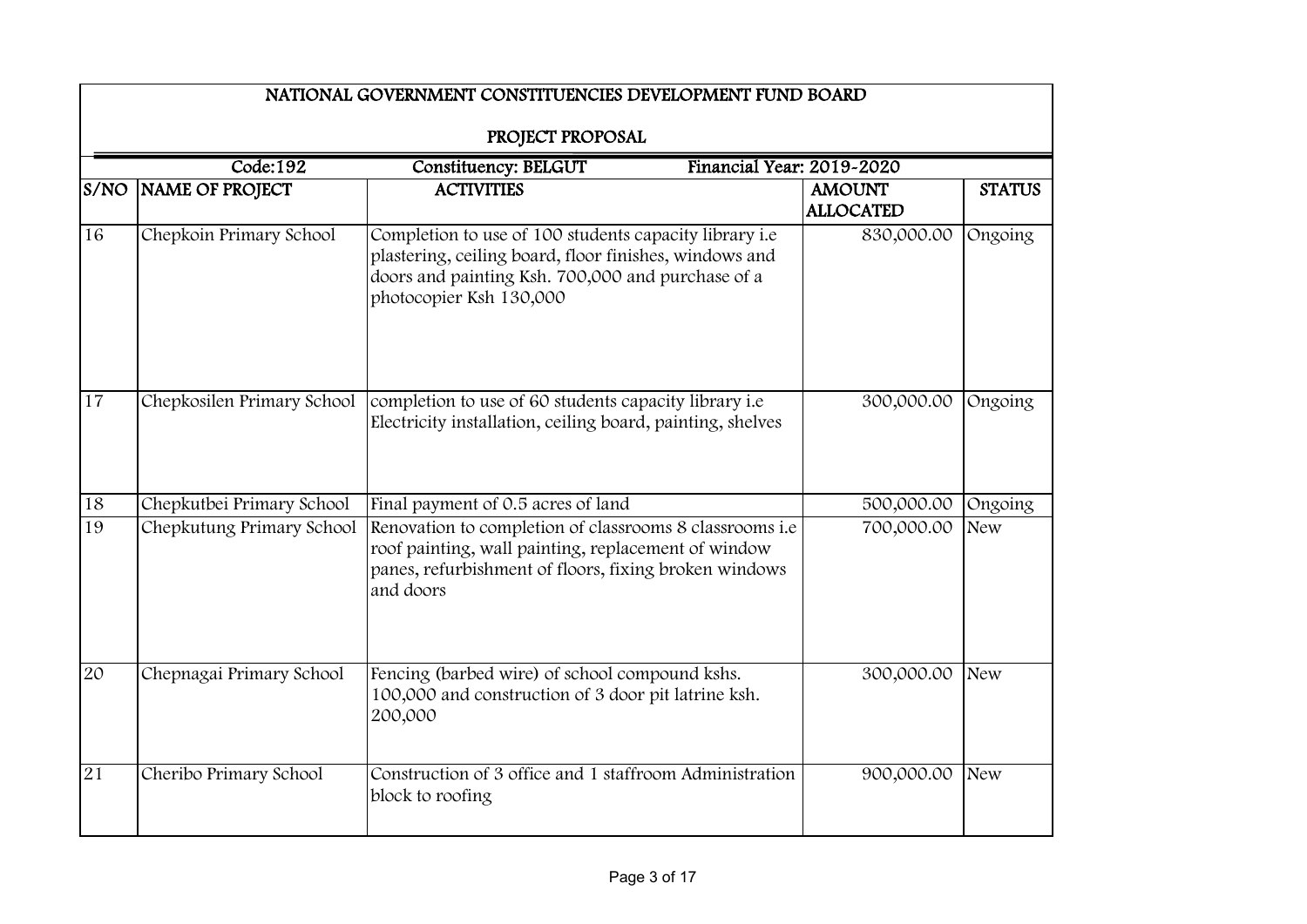|                 | NATIONAL GOVERNMENT CONSTITUENCIES DEVELOPMENT FUND BOARD |                                                                                                                                                                                                       |                                   |               |  |  |
|-----------------|-----------------------------------------------------------|-------------------------------------------------------------------------------------------------------------------------------------------------------------------------------------------------------|-----------------------------------|---------------|--|--|
|                 | PROJECT PROPOSAL                                          |                                                                                                                                                                                                       |                                   |               |  |  |
|                 | Code:192                                                  | <b>Constituency: BELGUT</b><br>Financial Year: 2019-2020                                                                                                                                              |                                   |               |  |  |
| S/NO            | NAME OF PROJECT                                           | <b>ACTIVITIES</b>                                                                                                                                                                                     | <b>AMOUNT</b><br><b>ALLOCATED</b> | <b>STATUS</b> |  |  |
| 22              | Kabungungwo Primary<br>School                             | Completion to use of 300 capacity multipurpose hall i.e<br>electrification, painting, floor finishes and fixing doors<br>and windows                                                                  | 400,000.00                        | Ongoing       |  |  |
| 23              | Kalemeywet Primary School                                 | Final payment of 0.5 acres of land purchase                                                                                                                                                           | 400,000.00                        | Ongoing       |  |  |
| 24              | Kapchebet A Primary School                                | Renovations to completion of 7 classrooms i.e roof<br>painting, wall painting, replacement of window panes,<br>refurbishment of floors, fixing broken windows and<br>doors, refilling floor pot holes | 600,000.00                        | <b>New</b>    |  |  |
| 25              | Kapchebet B Primary School                                | Construction to completion of 1 classroom                                                                                                                                                             | 900,000.00                        | <b>New</b>    |  |  |
| 26              | Kapcheluch Primary School                                 | Renovations to completion of 7 classrooms i.e roof<br>painting, wall painting, replacement of window panes,<br>refurbishment of floors, fixing broken windows and<br>doors, refilling floor pot holes | 700,000.00                        | <b>New</b>    |  |  |
| $\overline{27}$ | Kapkitony Primary School                                  | Renovation to completion of 8 classrooms i.e refilling<br>floors, roof and wall painting, replacing broken<br>window panes and doors, plastering walls and walk<br>ways                               | 650,000.00                        | <b>New</b>    |  |  |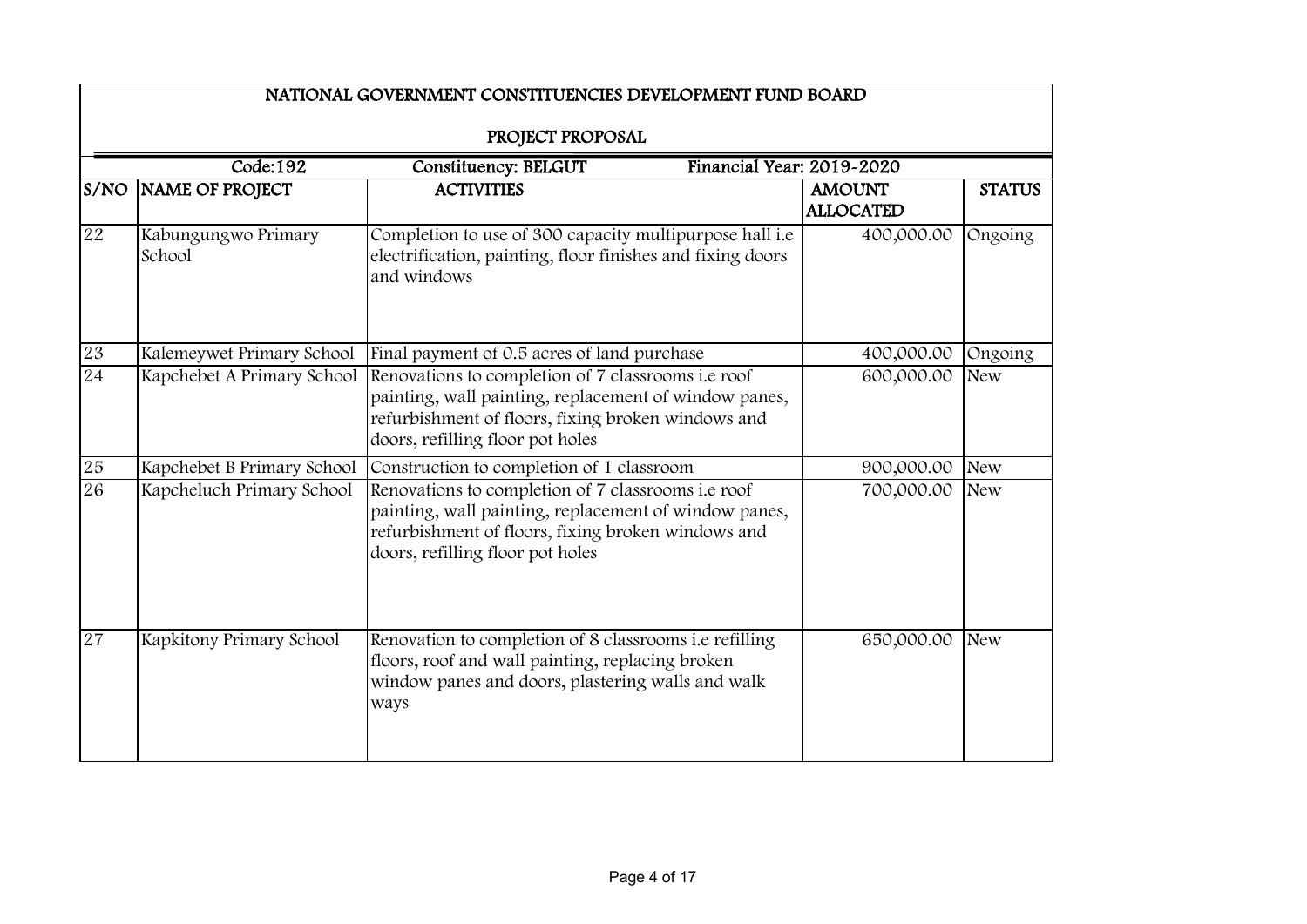|      |                           | NATIONAL GOVERNMENT CONSTITUENCIES DEVELOPMENT FUND BOARD                                                                                                                                            |                                   |               |
|------|---------------------------|------------------------------------------------------------------------------------------------------------------------------------------------------------------------------------------------------|-----------------------------------|---------------|
|      |                           | PROJECT PROPOSAL                                                                                                                                                                                     |                                   |               |
|      | Code:192                  | <b>Constituency: BELGUT</b><br>Financial Year: 2019-2020                                                                                                                                             |                                   |               |
| S/NO | NAME OF PROJECT           | <b>ACTIVITIES</b>                                                                                                                                                                                    | <b>AMOUNT</b><br><b>ALLOCATED</b> | <b>STATUS</b> |
| 28   | Kaplutiet Primary School  | Renovation to completion of 7 classrooms i.e roof<br>painting, wall painting, replacement of window panes,<br>refurbishment of floors, fixing broken windows and<br>doors                            | 800,000.00                        | <b>New</b>    |
| 29   | Kapmaso Primary School    | Completion of 100 students capacity library i.e window<br>panes, electricity, painting, and shelves                                                                                                  | 400,000.00                        | Ongoing       |
| 30   | Kapnandet Primary School  | Completion to use of 1 classroom i.e plastering,<br>electrification, painting, ceiling board, & floor finishes                                                                                       | 300,000.00                        | <b>New</b>    |
| 31   | Kapsisiywo Primary School | Completion to use of 3 classrooms that were built by<br>parents in 2011 i.e slab, fixing doors and windows,<br>plastering, painting, fissure board fixing, installing<br>glasses                     | 800,000.00                        | <b>New</b>    |
| 32   | Kapsuser Primary          | Renovation to completion of 5 classrooms i.e roof<br>painting, plastering wall painting, replacement of<br>window panes, refurbishment of floors, fixing broken<br>windows and doors                 | 600,000.00                        | <b>New</b>    |
| 33   |                           | Kaptebeswet Primary School Renovation to completion of 6 classrooms i.e roof<br>painting, wall painting, replacement of window panes,<br>refurbishment of floors, fixing broken windows and<br>doors | 800,000.00                        | <b>New</b>    |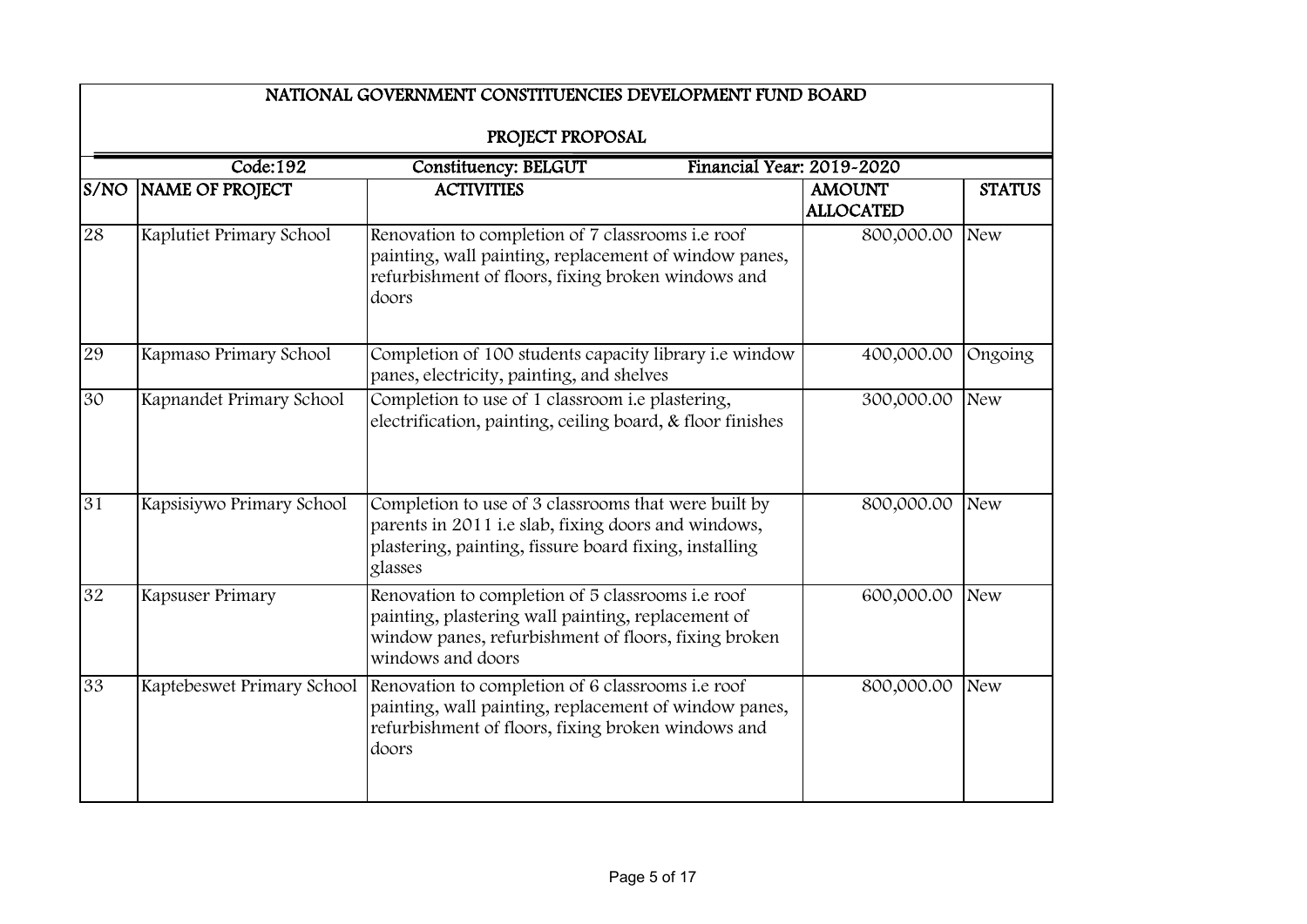|      | NATIONAL GOVERNMENT CONSTITUENCIES DEVELOPMENT FUND BOARD |                                                                                                                                                                                                          |                                   |               |  |  |
|------|-----------------------------------------------------------|----------------------------------------------------------------------------------------------------------------------------------------------------------------------------------------------------------|-----------------------------------|---------------|--|--|
|      | PROJECT PROPOSAL                                          |                                                                                                                                                                                                          |                                   |               |  |  |
|      | Code:192                                                  | Financial Year: 2019-2020<br><b>Constituency: BELGUT</b>                                                                                                                                                 |                                   |               |  |  |
| S/NO | NAME OF PROJECT                                           | <b>ACTIVITIES</b>                                                                                                                                                                                        | <b>AMOUNT</b><br><b>ALLOCATED</b> | <b>STATUS</b> |  |  |
| 34   | Kaptoboiti Primary School                                 | Renovation to completion of 8 classrooms i.e roof<br>painting, plastering wall painting, replacement of<br>window panes, refurbishment of floors, fixing broken<br>windows and doors                     | 800,000.00                        | <b>New</b>    |  |  |
| 35   | Kesagetiet Primary School                                 | Construction of 4 office $\&$ 1 staffroom administration<br>tuition story block with 8 classroom to suspended slab                                                                                       | 9,000,000.00                      | <b>New</b>    |  |  |
| 36   | Kibingei Primary School                                   | Renovations to completion of 5 classrooms i.e Reroofing,<br>inside wall painting, replacement of window panes,<br>refurbishment of floors, fixing broken windows and<br>doors, refilling floor pot holes | 500,000.00                        | <b>New</b>    |  |  |
| 37   | Kiplalmat Primary School                                  | Construction to completion of 1 classroom                                                                                                                                                                | 900,000.00                        | <b>New</b>    |  |  |
| 38   | Kipsolu Primary School                                    | Renovation to completion of 7 classrooms i.e roof<br>painting, wall painting, replacement of window panes,<br>refurbishment of floors, fixing broken windows and<br>doors                                | 700,000.00                        | <b>New</b>    |  |  |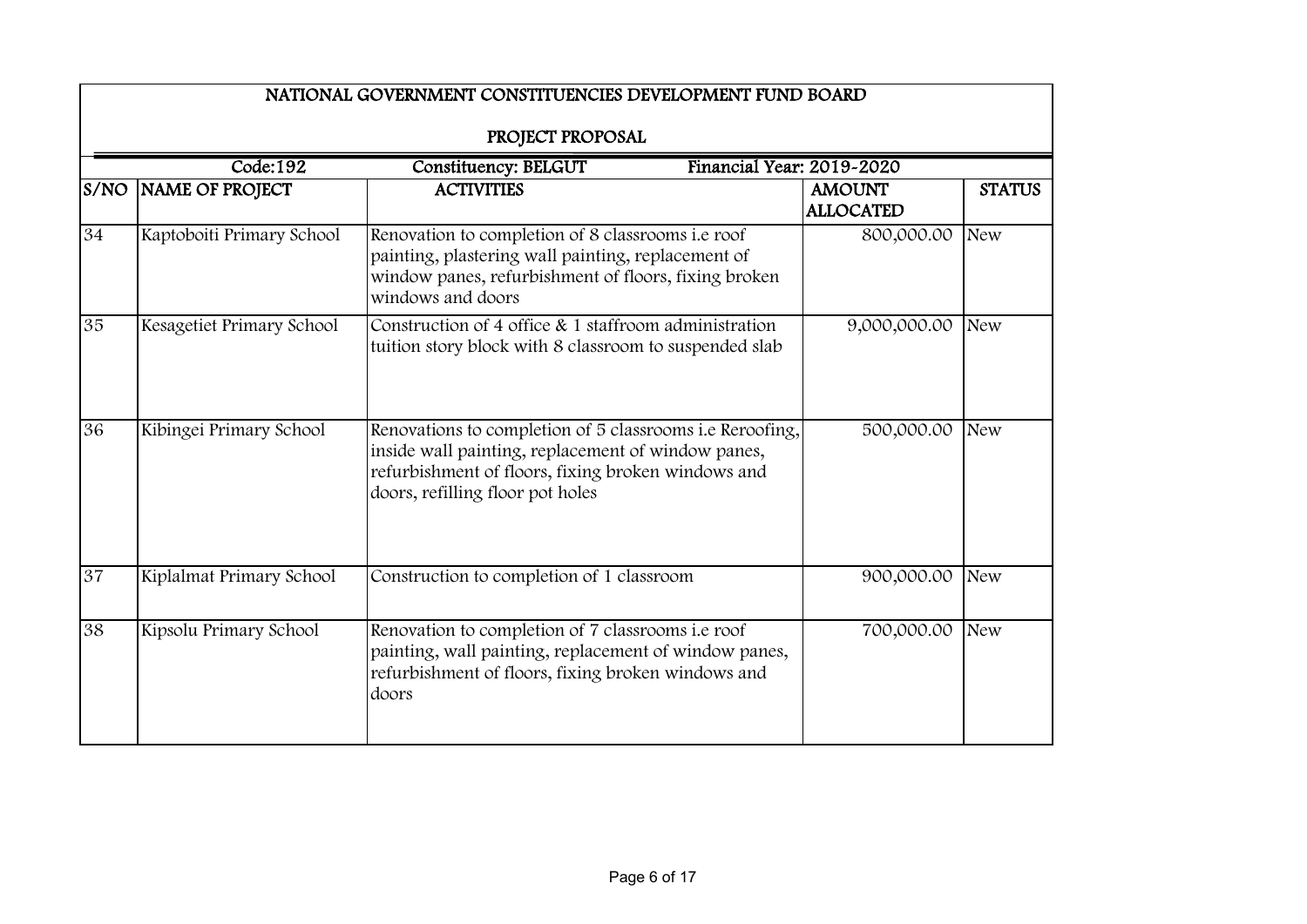|        | NATIONAL GOVERNMENT CONSTITUENCIES DEVELOPMENT FUND BOARD |                                                                                                                                                                                                                                                                      |                                   |               |  |
|--------|-----------------------------------------------------------|----------------------------------------------------------------------------------------------------------------------------------------------------------------------------------------------------------------------------------------------------------------------|-----------------------------------|---------------|--|
|        |                                                           | PROJECT PROPOSAL                                                                                                                                                                                                                                                     |                                   |               |  |
|        | Code:192                                                  | Constituency: BELGUT<br>Financial Year: 2019-2020                                                                                                                                                                                                                    |                                   |               |  |
| S/NO   | NAME OF PROJECT                                           | <b>ACTIVITIES</b>                                                                                                                                                                                                                                                    | <b>AMOUNT</b><br><b>ALLOCATED</b> | <b>STATUS</b> |  |
| 39     | Kiptaldal Primary School                                  | Renovation to completion of 8 classrooms i.e roof<br>painting, wall painting, replacement of window panes,<br>refurbishment of floors, fixing broken windows and<br>doors                                                                                            | 800,000.00                        | <b>New</b>    |  |
| 40     | Kiptome Primary School                                    | Renovation to completion of 6 classrooms Ksh. 500,000<br>i.e roof painting, wall painting, replacement of window<br>panes, refurbishment of floors, fixing broken windows<br>and doors, refilling floor pot holes and constructions of<br>5 door pit latrine 300,000 | 800,000.00                        | <b>New</b>    |  |
| 41     | Koiwalelach Primary School                                | Completion to use of 70 students capacity library i.e<br>plastering, ceiling board, floor finishes, windows and<br>doors and painting                                                                                                                                | 700,000.00                        | Ongoing       |  |
| $42\,$ | Mobego Primary School                                     | Construction to completion of 1 classroom                                                                                                                                                                                                                            | 900,000.00                        | new           |  |
| 43     | Ngariet Primary School                                    | Completion to use of 3 offices administration block i.e<br>floor finishes painting, fixing doors and windows,<br>electricity,                                                                                                                                        | 800,000.00                        | Ongoing       |  |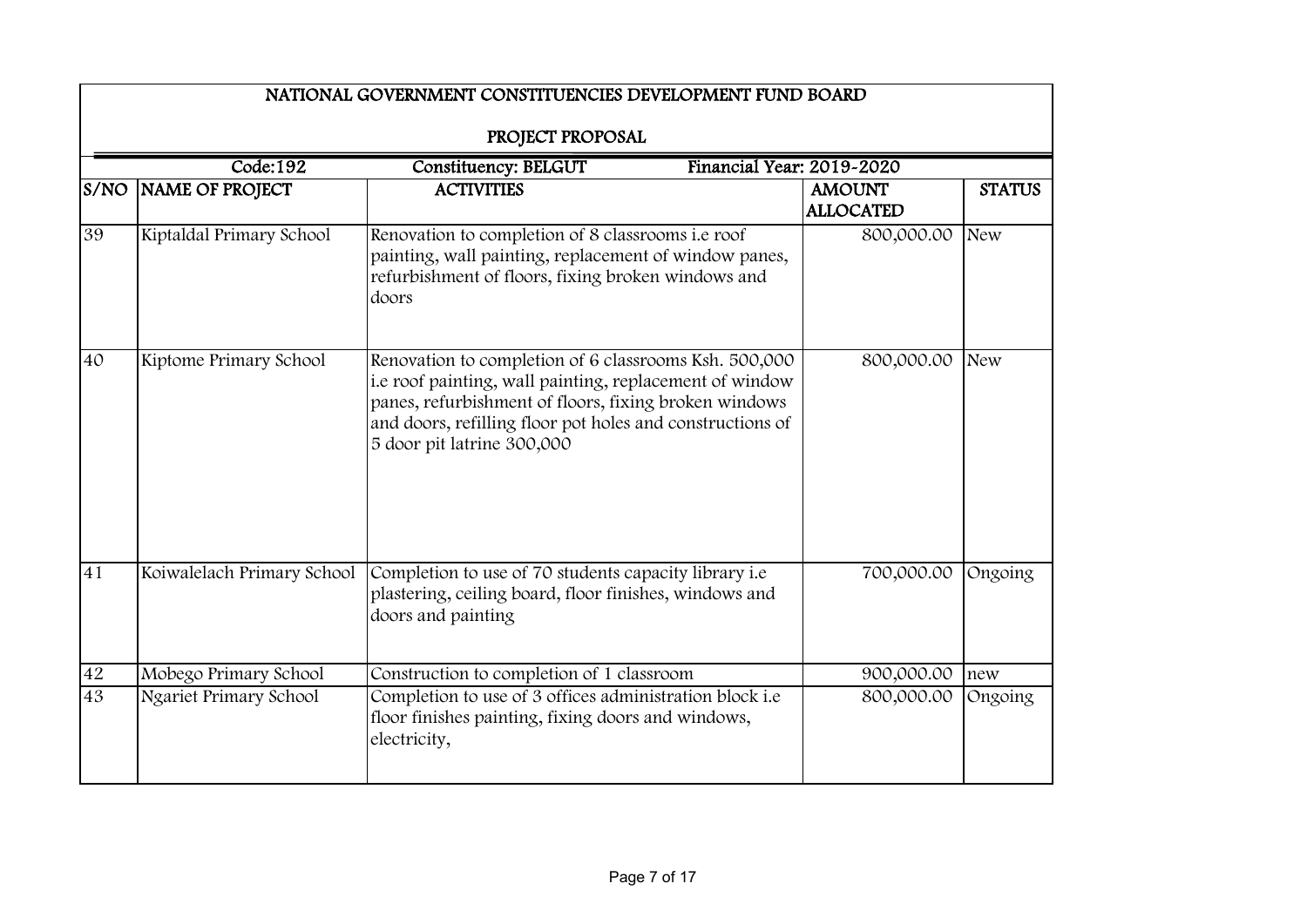|                 | Code:192                                                                                                                              | PROJECT PROPOSAL                                                                                                                                                                                     |              |            |
|-----------------|---------------------------------------------------------------------------------------------------------------------------------------|------------------------------------------------------------------------------------------------------------------------------------------------------------------------------------------------------|--------------|------------|
| S/NO            | Financial Year: 2019-2020<br><b>Constituency: BELGUT</b><br><b>ACTIVITIES</b><br>NAME OF PROJECT<br><b>AMOUNT</b><br><b>ALLOCATED</b> |                                                                                                                                                                                                      |              |            |
| 44              | Nyabangi Primary School                                                                                                               | Renovation to completion of 7 classrooms i.e roof<br>painting, wall painting, replacement of window panes,<br>refurbishment of floors, fixing broken windows and<br>doors, refilling floor pot holes | 700,000.00   | <b>New</b> |
| $\overline{45}$ | Samiytuk Primary School                                                                                                               | Completion to use of 3office & 1 staffroom<br>administration block<br>i.e floor finishes painting, fixing doors and windows,<br>electricity,                                                         | 800,000.00   | Ongoing    |
| 46              | St. Mark Chepngetuny<br>Primary                                                                                                       | Completion to use 3office & 1staffroom administration<br>block<br>i.e floor finishes painting, fixing doors and windows,<br>electricity,                                                             | 800,000.00   | Ongoing    |
| 47              | Teldet Primary School                                                                                                                 | Completion to use of 4 classrooms i.e floor finishes,<br>electricity, painting, fixing window panes and ceiling<br>board                                                                             | 800,000.00   | <b>New</b> |
| 48              | Turguito Primary School                                                                                                               | Construction of 6 door girls pit latrine and 3 door<br>teachers pit latrine to completion                                                                                                            | 600,000.00   | <b>New</b> |
| 49              | Kiplalmat Primary School                                                                                                              | Final payment of 1 acre land                                                                                                                                                                         | 300,000.00   | new        |
| $\overline{50}$ | Kesagetiet Primary School                                                                                                             | Final payment of 1 acre land purchase (previously<br>funded in FY 18/19) Ksh 1,250,000                                                                                                               | 1,250,000.00 | new        |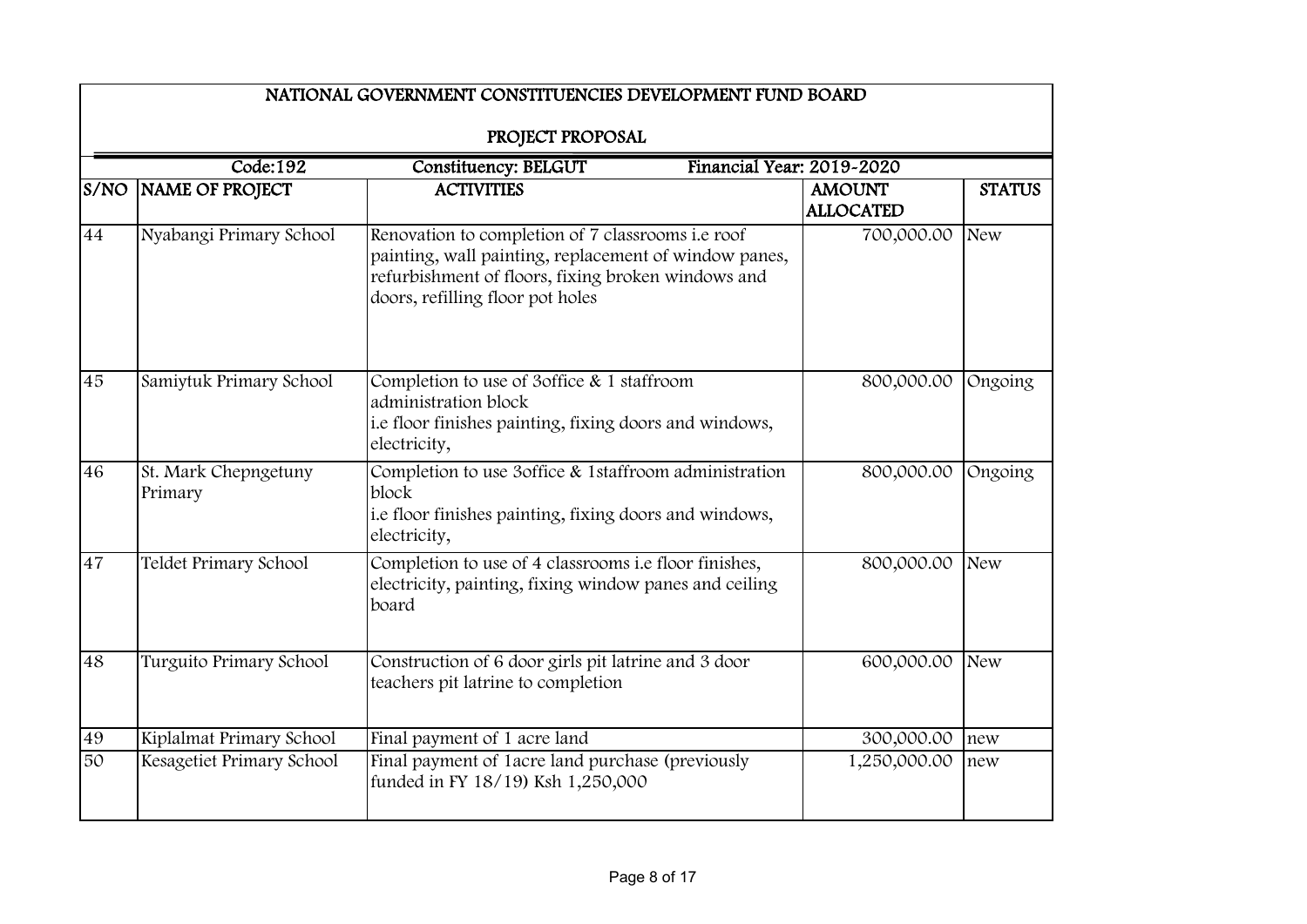|      | NATIONAL GOVERNMENT CONSTITUENCIES DEVELOPMENT FUND BOARD |                                                                                                                                                                                                               |                                   |               |  |  |
|------|-----------------------------------------------------------|---------------------------------------------------------------------------------------------------------------------------------------------------------------------------------------------------------------|-----------------------------------|---------------|--|--|
|      | PROJECT PROPOSAL                                          |                                                                                                                                                                                                               |                                   |               |  |  |
|      | Code:192                                                  | Financial Year: 2019-2020<br><b>Constituency: BELGUT</b>                                                                                                                                                      |                                   |               |  |  |
| S/NO | <b>NAME OF PROJECT</b>                                    | <b>ACTIVITIES</b>                                                                                                                                                                                             | <b>AMOUNT</b><br><b>ALLOCATED</b> | <b>STATUS</b> |  |  |
| 51   | Ainapkoi Secondary School                                 | Construction of 50 students capacity science Laboratory<br>and its construction to plastering and roofing level.                                                                                              | 1,200,000.00                      | new           |  |  |
| 52   | Kiboet Primary School                                     | Construction of administration block has 3 offices and 1<br>staffroom and the construction is to roofing level                                                                                                | 900,000.00                        | new           |  |  |
| 53   | Kakiptui Primary School                                   | Completion of administration block administration<br>block has 4 offices and 1 staffroom and the construction<br>is to roofing level i.e. walling of the $1st$ floor, roofing,<br>fixing of doors and windows | 1,100,000.00                      | Ongoing       |  |  |
| 54   | Cheptororiet Primary school                               | Construction of Administration block (administration<br>block has 3 offices and 1 staffroom) and the<br>construction is to roofing level                                                                      | 1,000,000.00                      | new           |  |  |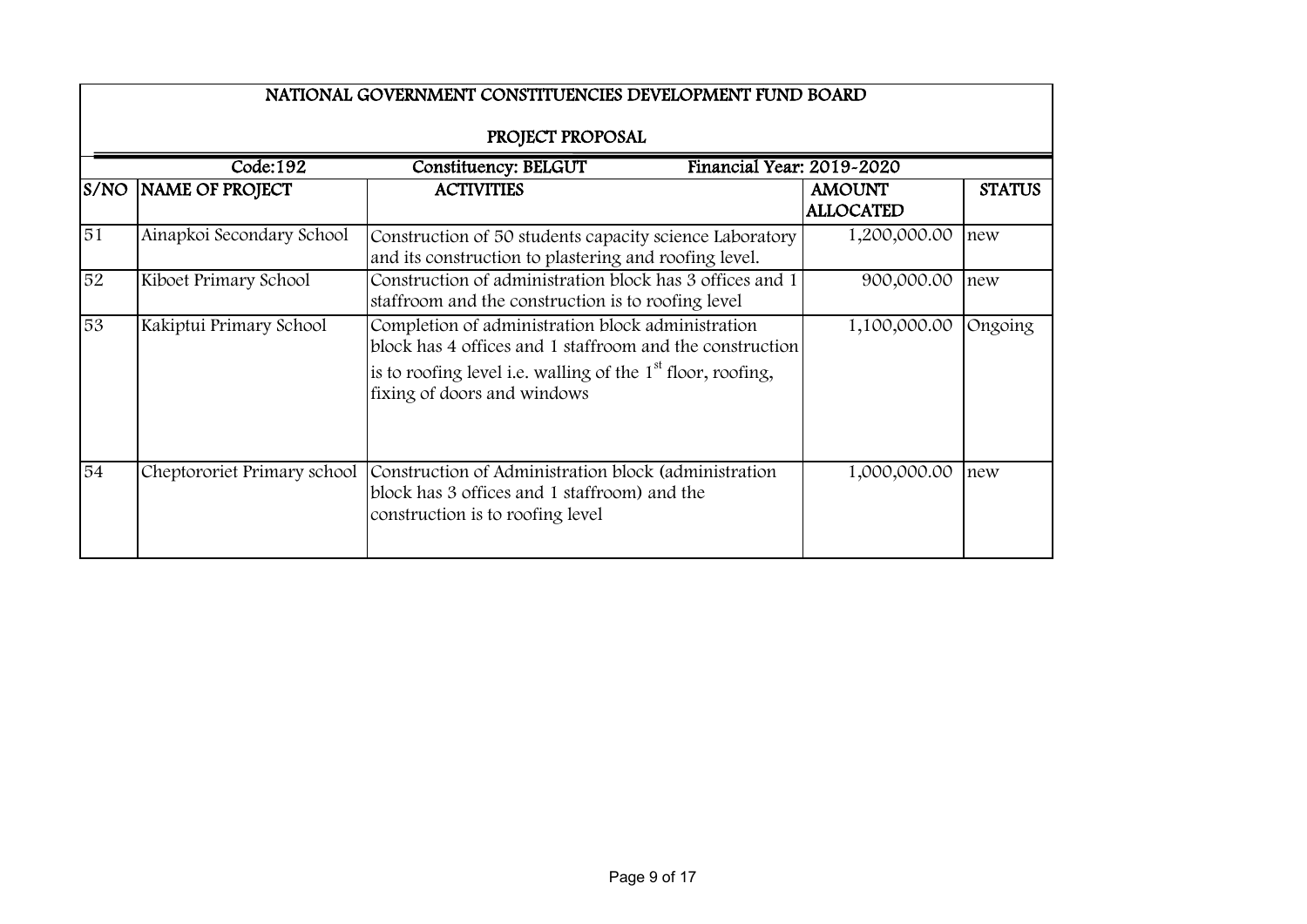|      | NATIONAL GOVERNMENT CONSTITUENCIES DEVELOPMENT FUND BOARD            |                                                                                                                                                                                                                                                                                                                                                                                                                                                                      |  |                                   |               |  |  |
|------|----------------------------------------------------------------------|----------------------------------------------------------------------------------------------------------------------------------------------------------------------------------------------------------------------------------------------------------------------------------------------------------------------------------------------------------------------------------------------------------------------------------------------------------------------|--|-----------------------------------|---------------|--|--|
|      | PROJECT PROPOSAL                                                     |                                                                                                                                                                                                                                                                                                                                                                                                                                                                      |  |                                   |               |  |  |
|      | Code:192<br><b>Constituency: BELGUT</b><br>Financial Year: 2019-2020 |                                                                                                                                                                                                                                                                                                                                                                                                                                                                      |  |                                   |               |  |  |
| S/NO | NAME OF PROJECT                                                      | <b>ACTIVITIES</b>                                                                                                                                                                                                                                                                                                                                                                                                                                                    |  | <b>AMOUNT</b><br><b>ALLOCATED</b> | <b>STATUS</b> |  |  |
| 55   | Kerenga primary school                                               | purchase of 124 books: (20 books of class 1<br>encyclopedia combined volume 1 & 2, 20 books of class<br>2 encyclopedia combined volume 1 & 2, 20 books of<br>class 3 encyclopedia combined volume 1 & 2, class 4<br>spotlight 10 English and 10 math books, class 5<br>spotlight 10 English and 10 math books, class 6<br>spotlight 10 English books, 2 dictionaries, 2 kamusi ya<br>Kiswahili, 10 copies of each high flyer series for each<br>subject for class 8) |  | 100,000.00                        | <b>New</b>    |  |  |
| 56   | Masobet primary school                                               | purchase of 230 books: class 1; English Aid 10 copies,<br>High Flyer series 10 copies, Targeters 10 copies, Readers<br>for English and Kiswahili 10 copies. Class 2; English Aid<br>10 copies, High Flyer series 10 copies, Targeters 10<br>copies, Readers for English and Kiswahili 10 copies.<br>Class 3; English Aid 10 copies, High Flyer series 10<br>copies, Targeters 10 copies, Readers for English and<br>Kiswahili 10 copies.                             |  | 100,000.00                        | <b>New</b>    |  |  |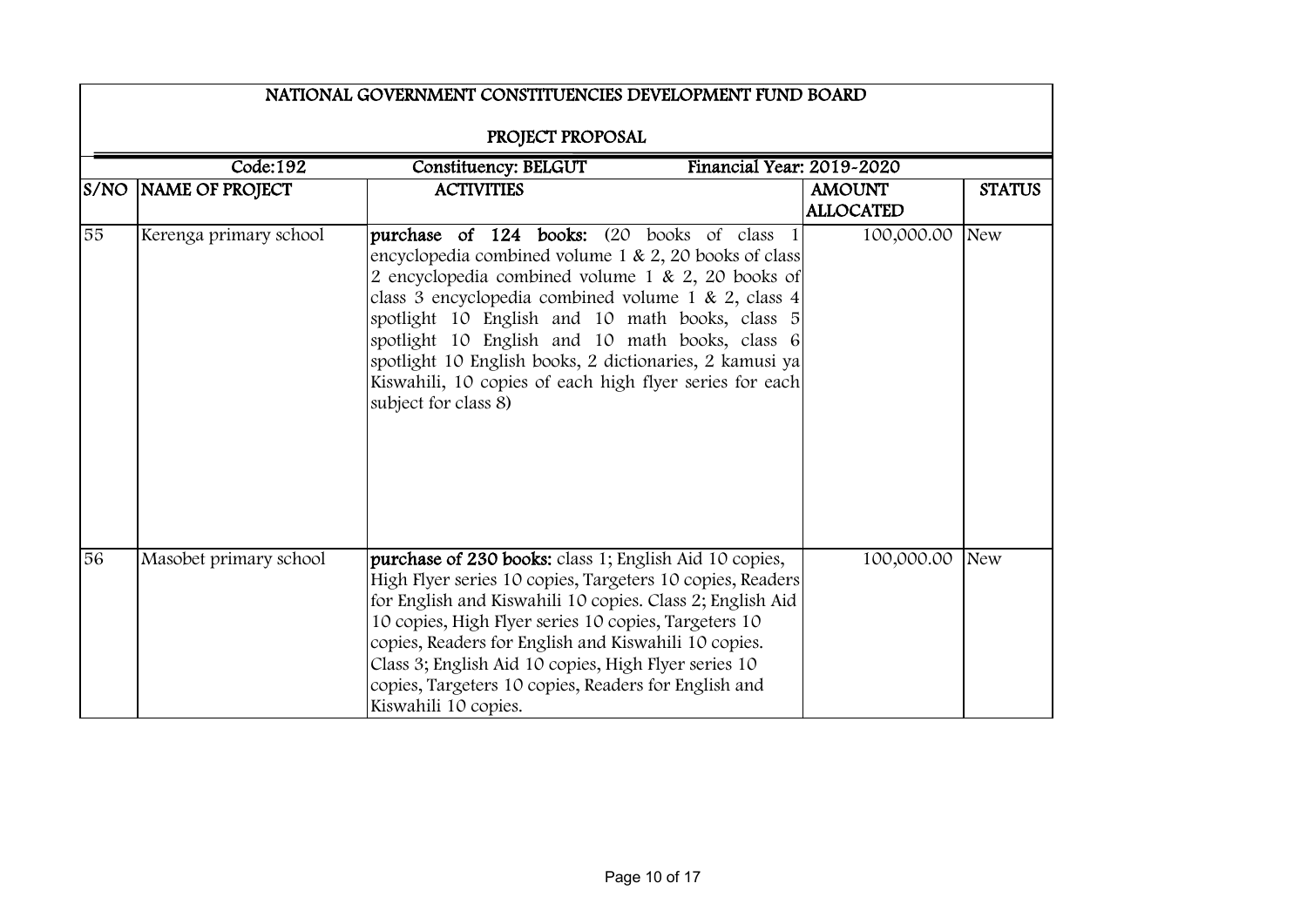|      | NATIONAL GOVERNMENT CONSTITUENCIES DEVELOPMENT FUND BOARD<br>PROJECT PROPOSAL |                                                                                                                                                                                                                                                                                                                                                                                                                                  |                                   |               |  |  |
|------|-------------------------------------------------------------------------------|----------------------------------------------------------------------------------------------------------------------------------------------------------------------------------------------------------------------------------------------------------------------------------------------------------------------------------------------------------------------------------------------------------------------------------|-----------------------------------|---------------|--|--|
|      |                                                                               |                                                                                                                                                                                                                                                                                                                                                                                                                                  |                                   |               |  |  |
|      | Code:192<br><b>Constituency: BELGUT</b><br>Financial Year: 2019-2020          |                                                                                                                                                                                                                                                                                                                                                                                                                                  |                                   |               |  |  |
| S/NO | NAME OF PROJECT                                                               | <b>ACTIVITIES</b>                                                                                                                                                                                                                                                                                                                                                                                                                | <b>AMOUNT</b><br><b>ALLOCATED</b> | <b>STATUS</b> |  |  |
| 57   | Tagabi primary school                                                         | purchase of 175 copies:<br>20 copies of Kurunzi ya Insha, 30 copies of 3EE Atlas<br>for Primary school, 10 Oxford dictionary, 10 copies of<br>star revision social studies, 10 copies of quick reading<br>Social studies, 10 copies of access KCPE Revision<br>science, 15 copies of target science, 15 copies of<br>mathematical terms and formulae. 15 copies of face to                                                       | 100,000.00                        | <b>New</b>    |  |  |
| 58   | Jamji Primary school                                                          | purchase of 180 copies:<br>20 copies of Achievers Social Studies , 20 copies of<br>Achievers CRE book 8, 10 copies of Maths Achievers<br>books 8, 10 copies of maths Achievers book 8,10 copies<br>of English achievers book 8, 10 copies of Kurunzi<br>achievers ya Insha, 10 copies of science Achievers ,10<br>copies of peak revision Kiswahili, 10 copies of peak<br>revision maths, 10 copies of peak revision English, 10 | 100,000.00                        | <b>New</b>    |  |  |
| 59   | Kiptetan Primary school                                                       | purchase of 200 copies:<br>20 copies of Target Social Studies book 8, 20 copies of<br>class 8 Maths mentors, 10copies of class 7 maths<br>mentor, 10 copies of class 6 English mentor, 10 copies<br>of class 7 English mentor, 10 copies of class 8 English<br>mentor, 10 copies of class 6 Kiswahili mentor, 10 copies                                                                                                          | 100,000.00                        | <b>New</b>    |  |  |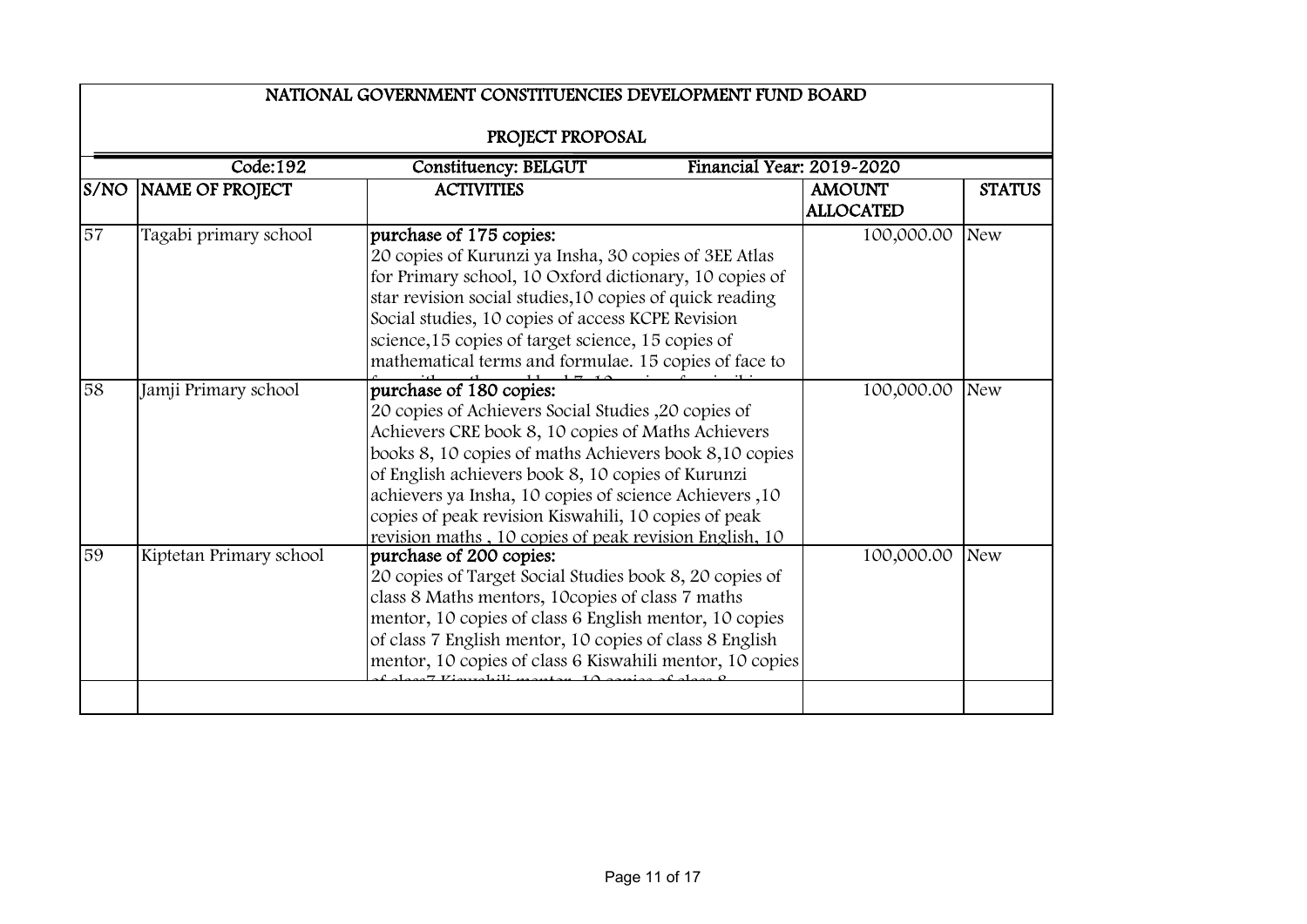|      | NATIONAL GOVERNMENT CONSTITUENCIES DEVELOPMENT FUND BOARD            |                                                                                                                                                                                                                                                       |                                   |               |  |  |
|------|----------------------------------------------------------------------|-------------------------------------------------------------------------------------------------------------------------------------------------------------------------------------------------------------------------------------------------------|-----------------------------------|---------------|--|--|
|      | PROJECT PROPOSAL                                                     |                                                                                                                                                                                                                                                       |                                   |               |  |  |
|      | Code:192<br><b>Constituency: BELGUT</b><br>Financial Year: 2019-2020 |                                                                                                                                                                                                                                                       |                                   |               |  |  |
| S/NO | NAME OF PROJECT                                                      | <b>ACTIVITIES</b>                                                                                                                                                                                                                                     | <b>AMOUNT</b><br><b>ALLOCATED</b> | <b>STATUS</b> |  |  |
| 60   | Belgut Starehe Girls Centre                                          | Purchase of 50 chairs & lockers and 30 beds Ksh.<br>430,000, Construction to completion of 1 classroom<br>Ksh 900,000, Completion to use of 3 bedroom staff<br>quarters Ksh. 300,000 i.e painting works,<br>electrification, septic tank and soak pit | 1,630,000.00                      | Ongoing       |  |  |
| 61   | Kapmaso Secondary School                                             | Construction of 160 capacity dormitory to roofing                                                                                                                                                                                                     | 1,000,000.00                      | <b>New</b>    |  |  |
| 62   | Chepkoton Girls Secondary<br>School                                  | Construction of 900 students capacity Multi purpose<br>hall to walling level                                                                                                                                                                          | 1,400,000.00                      | <b>New</b>    |  |  |
| 63   | Kaborok Girls Secondary<br>School                                    | Completion to use of 160 students capacity dormitory<br>i.e roofing, plastering, painting, floor finishes and<br>fixing doors and windows                                                                                                             | 2,500,000.00                      | Ongoing       |  |  |
| 64   | Borborwet Secondary School                                           | Completion to use of 60 students capacity laboratory<br>constructed by parents association i.e work tops, fume<br>chambers, gas system, drainage and plumbing and floor                                                                               | 800,000.00                        | Ongoing       |  |  |
| 65   | Koiwalelach Girls Secondary<br>school                                | Completion to use of 160 students capacity dormitory<br>i.e roofing ,plastering, painting, floor finishes and<br>fixing doors and windows                                                                                                             | 2,000,000.00                      | Ongoing       |  |  |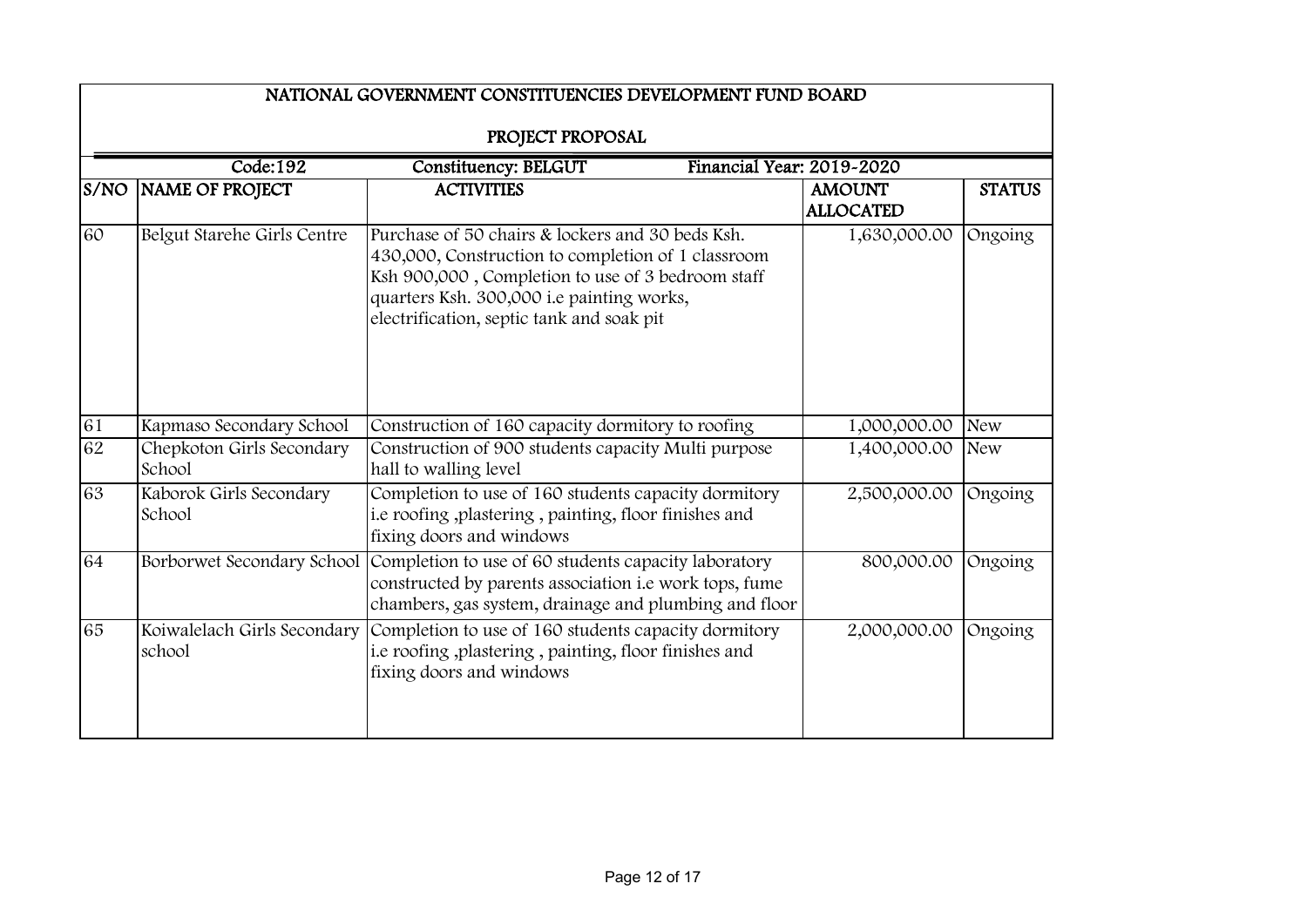|                 | NATIONAL GOVERNMENT CONSTITUENCIES DEVELOPMENT FUND BOARD |                                                                                                                                                                    |                                   |               |  |  |
|-----------------|-----------------------------------------------------------|--------------------------------------------------------------------------------------------------------------------------------------------------------------------|-----------------------------------|---------------|--|--|
|                 | PROJECT PROPOSAL                                          |                                                                                                                                                                    |                                   |               |  |  |
|                 | Code:192                                                  | Financial Year: 2019-2020<br><b>Constituency: BELGUT</b>                                                                                                           |                                   |               |  |  |
| S/NO            | <b>NAME OF PROJECT</b>                                    | <b>ACTIVITIES</b>                                                                                                                                                  | <b>AMOUNT</b><br><b>ALLOCATED</b> | <b>STATUS</b> |  |  |
| 66              | Teldet Secondary School                                   | Completion to use of 3office & 1staffroom<br>administration block<br>i.e plastering, floor finishes, painting and fixing window<br>panes                           | 700,000.00                        | Ongoing       |  |  |
| 67              | Nyabangi Secondary<br>Secondary                           | Completion to use of 5office & 1 staffroom<br>administration block<br>i.e walling, roofing, plastering, and wiring and<br>additional works on Tiling               | 1,800,000.00                      | Ongoing       |  |  |
| 68              | Kiptome Secondary School                                  | Construction of 1 classroom KSh.900,000 and<br>Completion of laboratory KSh. 250,000 i.e painting,<br>floor finishes, and worktops                                 | 1,150,000.00                      | Ongoing       |  |  |
| 69              | Sosiot Girls Secondary<br>School                          | Completion to use of 200 students capacity dormitory<br>i.e roofing, plastering, painting, floor finishes and<br>fixing doors and windows                          | 2,000,000.00                      | Ongoing       |  |  |
| 70              | Keben Secondary School                                    | Completion to use of 800 capacity multipurpose hall i.e<br>roofing, plastering, floor finishes, painting                                                           | 2,300,000.00                      | Ongoing       |  |  |
| 71              | Kamaas Secondary School                                   | Construction to completion of 1 Classroom                                                                                                                          | 900,000.00                        | <b>New</b>    |  |  |
| $\overline{72}$ | Kapsoiyo Seondary School                                  | Construction to completion of 8 door pit latrines Ksh.<br>500,000 and Construction of 5 office & 1staffroom<br>administration block Ksh. 1,000,000 to lintel level | 1,500,000.00                      | <b>New</b>    |  |  |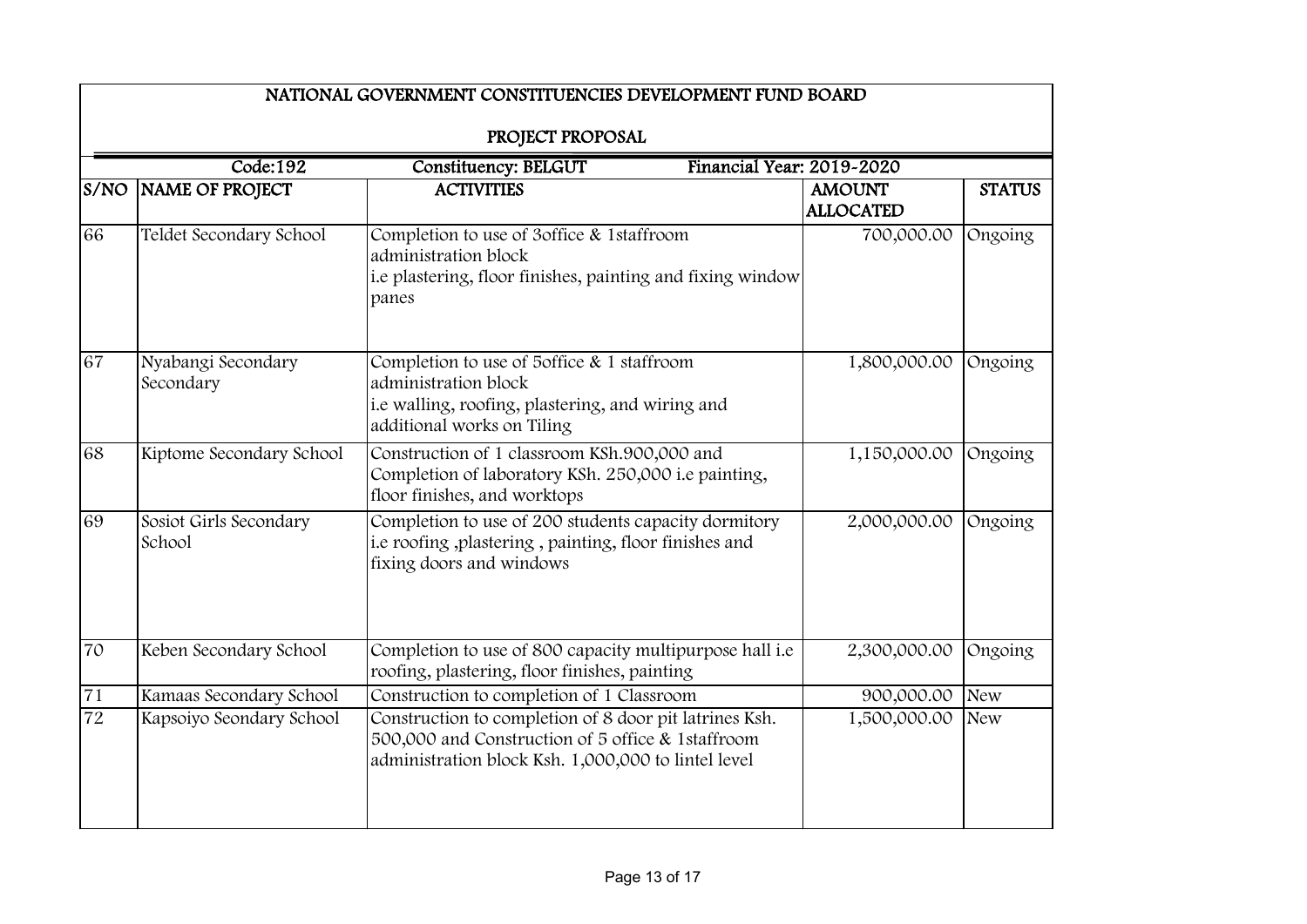|      | NATIONAL GOVERNMENT CONSTITUENCIES DEVELOPMENT FUND BOARD            |                                                                                                                                                                                                                 |                                   |               |  |  |
|------|----------------------------------------------------------------------|-----------------------------------------------------------------------------------------------------------------------------------------------------------------------------------------------------------------|-----------------------------------|---------------|--|--|
|      | PROJECT PROPOSAL                                                     |                                                                                                                                                                                                                 |                                   |               |  |  |
|      | Code:192<br>Financial Year: 2019-2020<br><b>Constituency: BELGUT</b> |                                                                                                                                                                                                                 |                                   |               |  |  |
| S/NO | <b>NAME OF PROJECT</b>                                               | <b>ACTIVITIES</b>                                                                                                                                                                                               | <b>AMOUNT</b><br><b>ALLOCATED</b> | <b>STATUS</b> |  |  |
| 73   | Cheronget Secondary School                                           | Completion to use of 2 classrooms Ksh 500,000 i.e floor<br>finishes, painting, fixing doors and windows, fencing (<br>barbed wire and droppers) Ksh 100,000 Construction<br>of 6 door pit latrines Ksh. 400,000 | 1,000,000.00                      | Ongoing       |  |  |
| 74   | Getumbe Secondary School                                             | Completion to use of library i.e construction of 1st floor<br>slab, walling, roofing, plastering ground floor                                                                                                   | 1,500,000.00                      | Ongoing       |  |  |
| 75   | Kabianga Girls Secondary<br>School                                   | Completion to suspended slab of 350 students capacity<br>dormitory i.e walling and casting of 1st floor slab                                                                                                    | 1,400,000.00                      | Ongoing       |  |  |
| 76   | Kapchebet Girls Secondary<br>School                                  | Completion to use of 35 students capacity laboratory<br>Ksh.300,000 i.e putting up shelves, painting and floor<br>finishes and Construction to completion of 1 classroom<br>Ksh. 900,000                        | 1,200,000.00                      | Ongoing       |  |  |
| 77   | Seretut Secondary School                                             | Completion to use of 35 students capacity llibrary Ksh.<br>300,000 i.e painting, floor finishes and plumbing works<br>and Construction to completion of 1 classroom Ksh<br>900,000                              | 1,200,000.00                      | Ongoing       |  |  |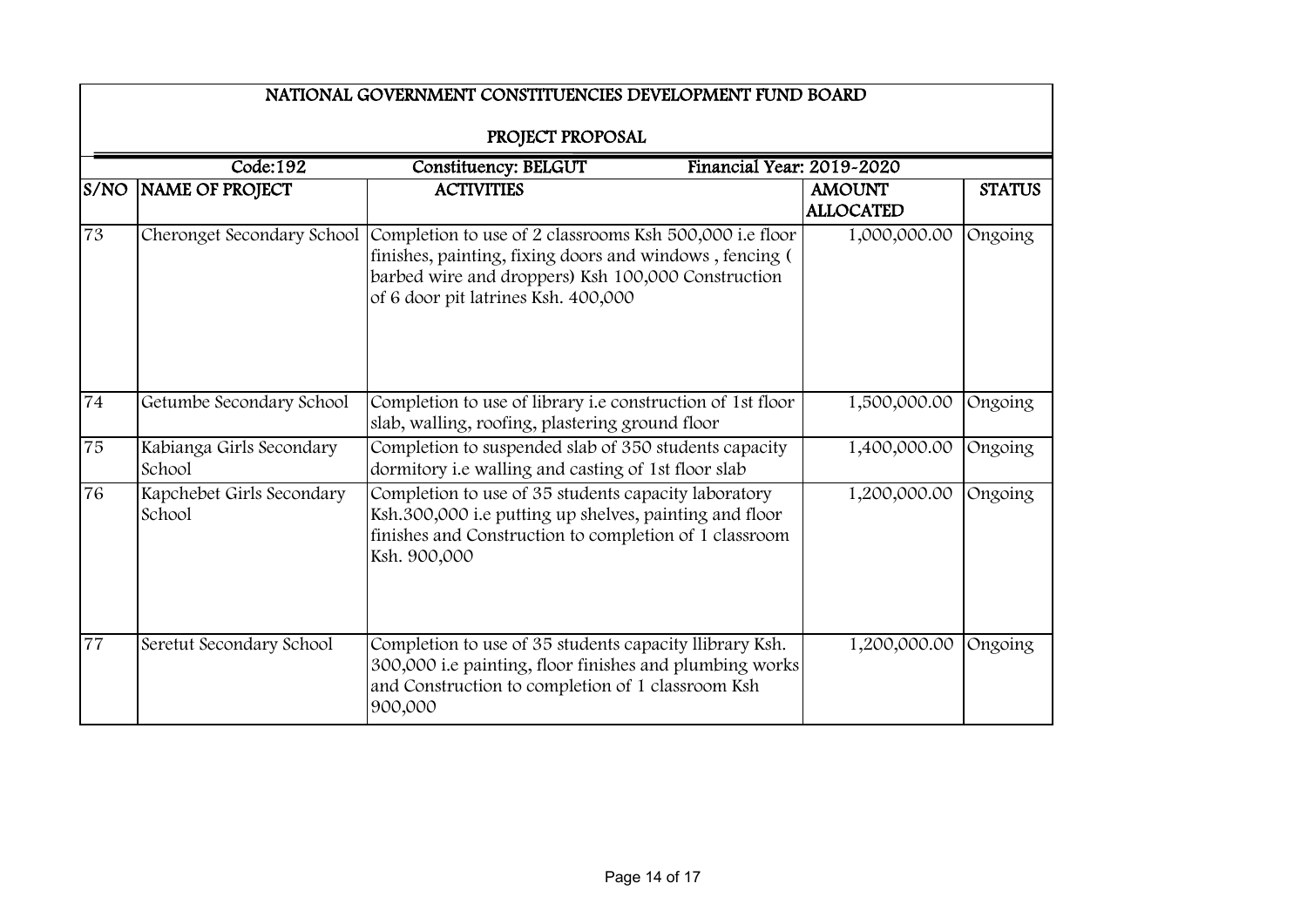|      | NATIONAL GOVERNMENT CONSTITUENCIES DEVELOPMENT FUND BOARD            |                                                                                                                                                                                                       |                                   |               |  |
|------|----------------------------------------------------------------------|-------------------------------------------------------------------------------------------------------------------------------------------------------------------------------------------------------|-----------------------------------|---------------|--|
|      | PROJECT PROPOSAL                                                     |                                                                                                                                                                                                       |                                   |               |  |
|      | Code:192<br><b>Constituency: BELGUT</b><br>Financial Year: 2019-2020 |                                                                                                                                                                                                       |                                   |               |  |
| S/NO | NAME OF PROJECT                                                      | <b>ACTIVITIES</b>                                                                                                                                                                                     | <b>AMOUNT</b><br><b>ALLOCATED</b> | <b>STATUS</b> |  |
| 78   |                                                                      | Cheptenye Boys High School Completion to use 200 students capacity dormitory i.e<br>roofing ,plastering, painting, floor finishes and fixing<br>doors and windows                                     | 2,400,000.00                      | Ongoing       |  |
| 79   | Kipsolu Secondary                                                    | Renovations to completion of 600 capacity<br>multipurpose hall and 2classrooms i.e roof and wall<br>painting, re filling floor potholes, replacing broken<br>window panes                             | 700,000.00                        | new           |  |
| 80   | Kibingei Girls Secondary                                             | Completion to use of 60 students capacity science<br>laboratory Ksh. 200,000 i.e painting, floor finishes and<br>plumbing works, and Construction of 160 students<br>capacity dormitory Ksh 1,450,000 | 1,650,000.00                      | Ongoing       |  |
| 81   | Kaplutiet Secondary school                                           | Purchase of 0.5 acres of land                                                                                                                                                                         | 1,200,000.00                      | new           |  |
| 82   | Chebungungon Secondary<br>School                                     | Construction of a 50 student capacity science<br>Laboratory and its construction to plastering and                                                                                                    | 1,200,000.00                      | new           |  |
|      |                                                                      |                                                                                                                                                                                                       |                                   |               |  |
| 83   | NG_CDF office                                                        | Office Renovation i.e reroofing of the roof, plumbing<br>works, roof repairs and ceiling board & painting Ksh,<br>320,000 Construction of walk way to the notice board<br>Ksh. 80,000                 | 400,000.00                        | <b>New</b>    |  |
|      |                                                                      |                                                                                                                                                                                                       |                                   |               |  |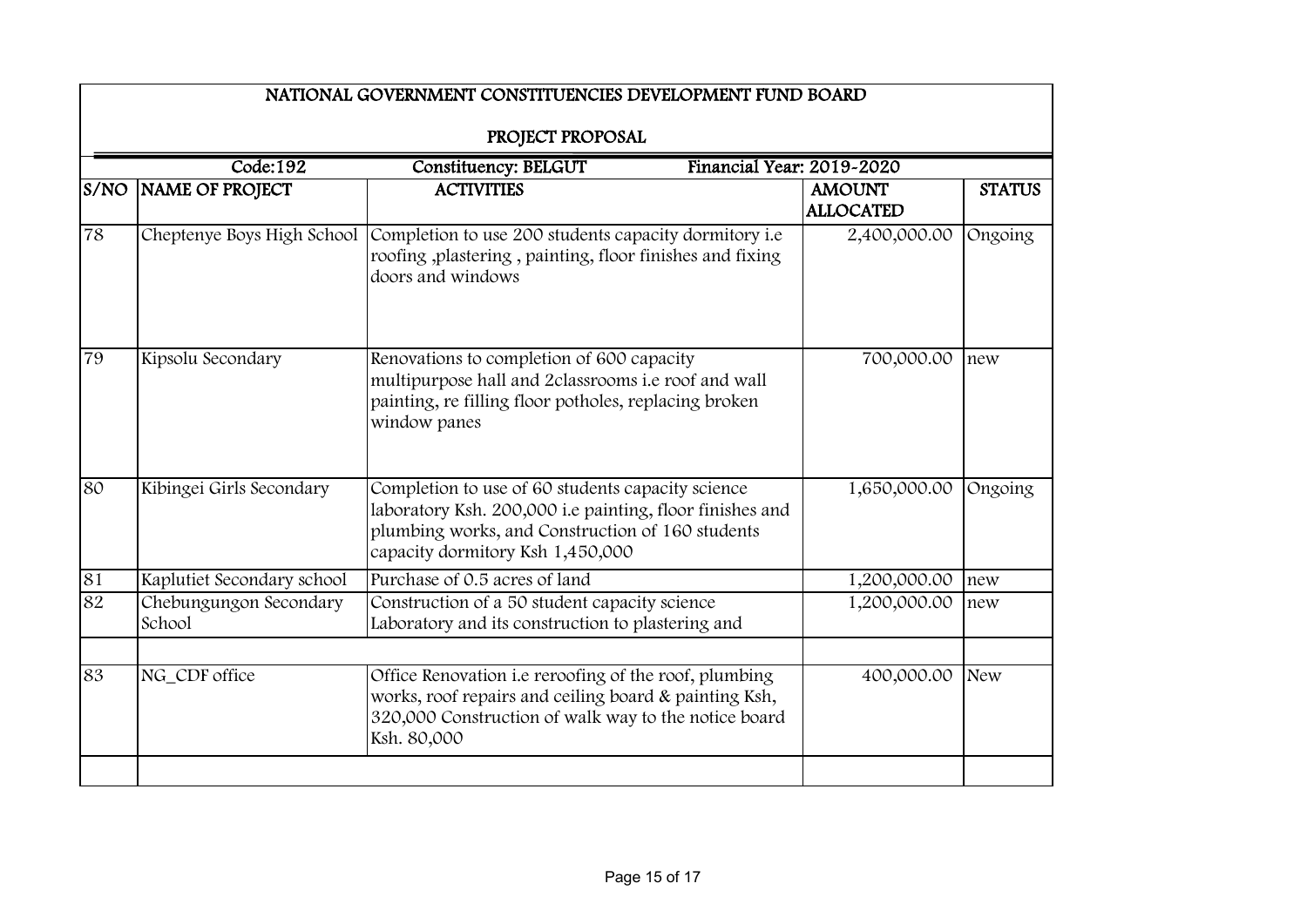|      | NATIONAL GOVERNMENT CONSTITUENCIES DEVELOPMENT FUND BOARD<br>PROJECT PROPOSAL |                                                                                                                                                                                                                                              |                                   |               |  |
|------|-------------------------------------------------------------------------------|----------------------------------------------------------------------------------------------------------------------------------------------------------------------------------------------------------------------------------------------|-----------------------------------|---------------|--|
|      | Code:192<br><b>Constituency: BELGUT</b><br>Financial Year: 2019-2020          |                                                                                                                                                                                                                                              |                                   |               |  |
| S/NO | NAME OF PROJECT                                                               | <b>ACTIVITIES</b>                                                                                                                                                                                                                            | <b>AMOUNT</b><br><b>ALLOCATED</b> | <b>STATUS</b> |  |
| 84   | Belgut TTI                                                                    | 100% Completion of fencing i.e 80m perimeter wall<br>along the edge and concrete post chain link and barbed<br>wire on the entire 5 acres Landscaping i.e cutting and<br>back filling, planting of kikuyu grass, stone pitching and<br>kerbs | 2,771,000.00                      | <b>New</b>    |  |
| 85   | Kapleymeiwet Primary<br>School                                                | Purchase of 5,000 ltrs water tank 50,000, carry out<br>drainage, installation of water gutters, construction of<br>tank base and piping of water to the latrine @ kshs<br>250,000                                                            | 300,000.00                        | <b>New</b>    |  |
| 86   | Constituency Sports                                                           | To carry out sports tournament, support constituency<br>clubs and purchase of sports equipment and kits for<br>various clubs                                                                                                                 | 850,000.00                        | <b>New</b>    |  |
| 87   |                                                                               | Chemamul A Primary School Completion of leveling of playing ground i.e grading<br>and back filling and planting of kikuyu grass                                                                                                              | 700,000.00                        | <b>New</b>    |  |
| 88   | Kipkoyan Location chiefs                                                      | Construction of a 3 roomed Chiefs office to roofing level                                                                                                                                                                                    | 700,000.00                        | new           |  |
|      | office                                                                        |                                                                                                                                                                                                                                              |                                   |               |  |
| 89   | Kaborok Location Chief's<br>office                                            | Construction of Chiefs office has 3 rooms and<br>construction is to roofing level                                                                                                                                                            | 700,000.00                        | new           |  |